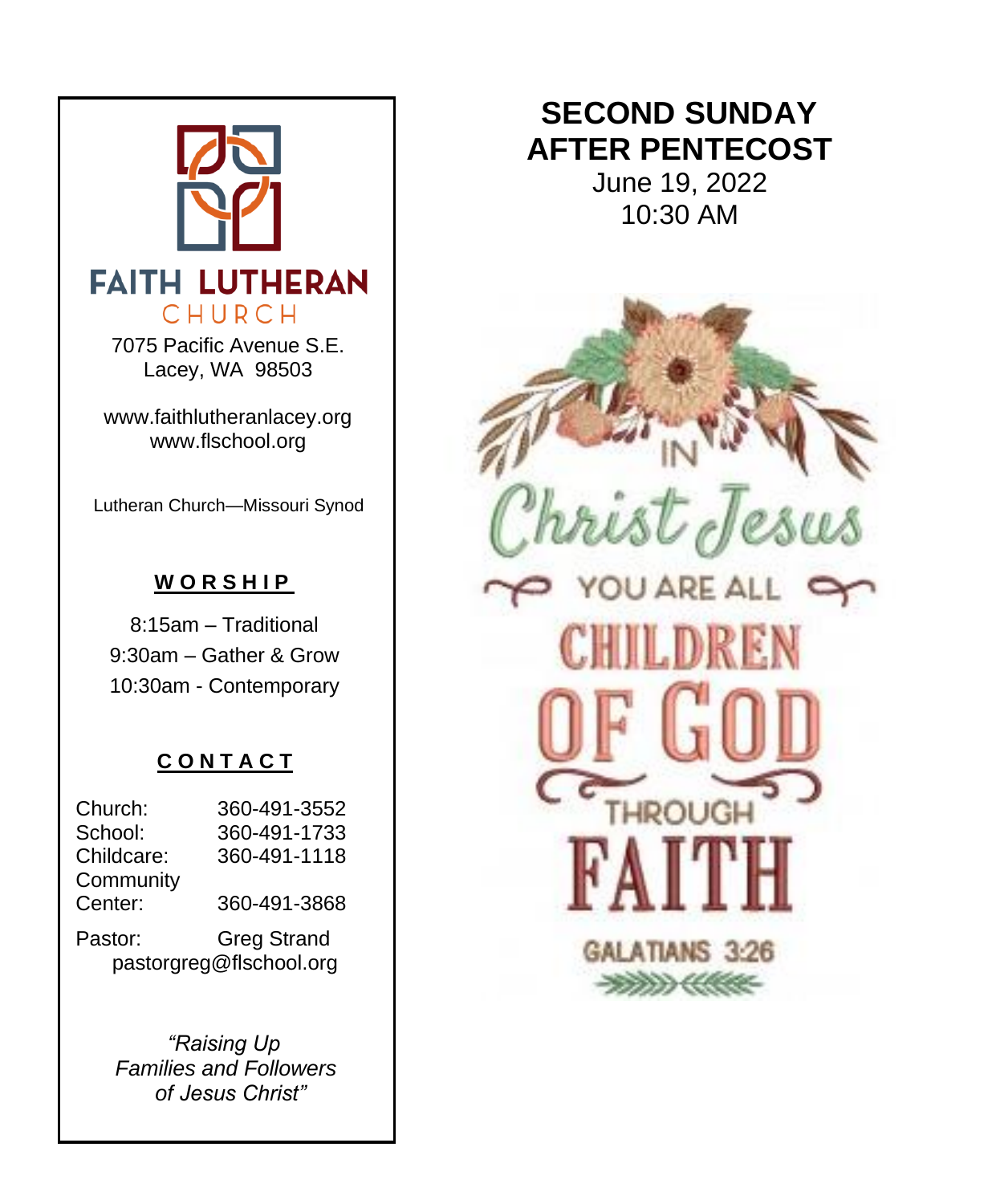# **CHILDREN AND HEIRS**

# **AS WE GATHER**

As we enter the long Church Year season of Pentecost, the liturgical color green is commonly used for the many weeks ahead. Like many things planted by a gardener or farmer in spring, green shows growth and maturation of that which was planted. In the same way, at this time of the Church Year, we are reminded that that green carries the symbolic importance of our continued need and privilege as God's people to grow and mature as disciples of Christ through the Holy Spirit given. The Readings in this Pentecost season often remind us of the Early Church continuing to grow and spread to all people, which has continued to us here and now beginning in our Baptism and through all the days the Lord grants us.

# **WELCOME**

# **Open The Eyes Of My Heart**

*Chorus*

Open the eyes of my heart Lord - Open the eyes of my heart I want to see You - I want to see You

*Verse*

To see You high and lifted up - Shining in the light of Your glory Pour out Your power and love - As we sing holy holy holy

> *Bridge* Holy holy holy - Holy holy holy Holy holy holy - I want to see You

CCLI Song # 2298355 Paul Baloche © 1997 Integrity's Hosanna! Music (Admin. by Integrity Music) *For use solely with the SongSelect® [Terms of Use.](https://songselect.ccli.com/about/termsofuse) All rights reserved. [www.ccli.com](http://www.ccli.com/)* CCLI License # 2875079

### **INVOCATION**

Pastor In the name of the Father and of the † Son and of the Holy Spirit. **Congregation Amen.**

### **CONFESSION AND ABSOLUTION** *Isaiah 65:8–9*

- Pastor We come before our Lord in confession, no longer as slaves, but as God's own children and as heirs of all He graciously gives.
- **Congregation We confess we often remain captive and enslaved to our sin and have neglected the name You have given us as Your children.**
- Pastor **Like those in Isaiah's day, we are a rebellious people who walk in a way** that is neither good nor faithful, following our own devices and desires.

**Congregation We, on our own, have no right to be called Your heirs or to receive Your blessings.**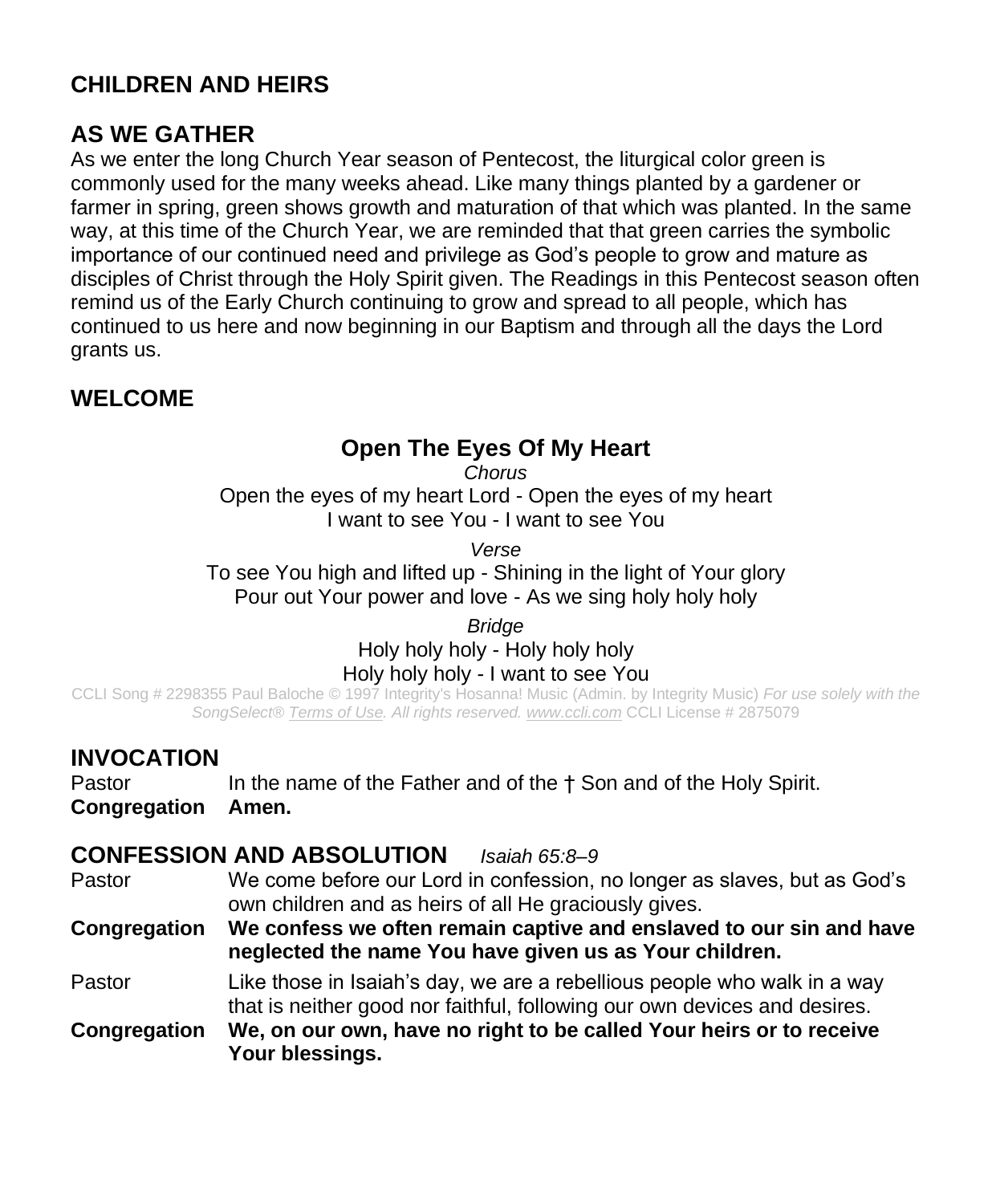Pastor For the many times we forget Christ's power and victory and all we ever need fear in this body and life,

**Congregation forgive us, renew us, and lead us, that we may delight in Your will and walk in Your ways to the glory of Your holy name. Amen.**

Pastor In spite of our sin, the Lord gives His grace and good news of hope, promise, and victory. To the people in Isaiah's day and to us, He speaks: " 'Do not destroy it, for there is a blessing in it,' so I will do for My servants' sake. . . . I will bring forth offspring from Jacob, and from Judah possessors of My mountains; My chosen shall possess it, and My servants shall dwell there."

> Through the mercy and sacrifice of our Lord Jesus, and in spite of our sinful nature and willful breaking of His Law given out of love, He calls us His children and His heirs to set us free and to live in the victory He has won for us. Through Christ alone we have gained access to His grace by which we now stand. As a called and ordained servant of Christ and by His authority, I forgive you all your sins in the name of the Father and of the † Son and of the Holy Spirit.

**Congregation Amen.**

### **PRAYER OF THE DAY**

Pastor Let us pray.

O God, You have prepared for those who love You such good things as surpass our understanding. Cast out all sins and evil desires from us, and pour into our hearts Your Holy Spirit to guide us into all blessedness; through Jesus Christ, Your Son, our Lord, who lives and reigns with You and the Holy Spirit, one God, now and forever.

**Congregation Amen.**

### **OLD TESTAMENT READING** *Isaiah 65:1–9*

<sup>1</sup> was ready to be sought by those who did not ask for me; I was ready to be found by those who did not seek me.

I said, "Here am I, here am I," to a nation that was not called by my name. <sup>2</sup>I spread out my hands all the day to a rebellious people, who walk in a way that is not good, following their own devices; <sup>3</sup>a people who provoke me to my face continually, sacrificing in gardens

and making offerings on bricks; <sup>4</sup>who sit in tombs, and spend the night in secret places; who eat pig's flesh, and broth of tainted meat is in their vessels; <sup>5</sup>who say, "Keep to yourself, do not come near me, for I am too holy for you." These are a smoke in my nostrils, a fire that burns all the day.

<sup>6</sup>Behold, it is written before me: "I will not keep silent, but I will repay; I will indeed repay into their bosom <sup>7</sup>both your iniquities and your fathers' iniquities together, says the LORD; because they made offerings on the mountains and insulted me on the hills, I will measure into their bosom payment for their former deeds."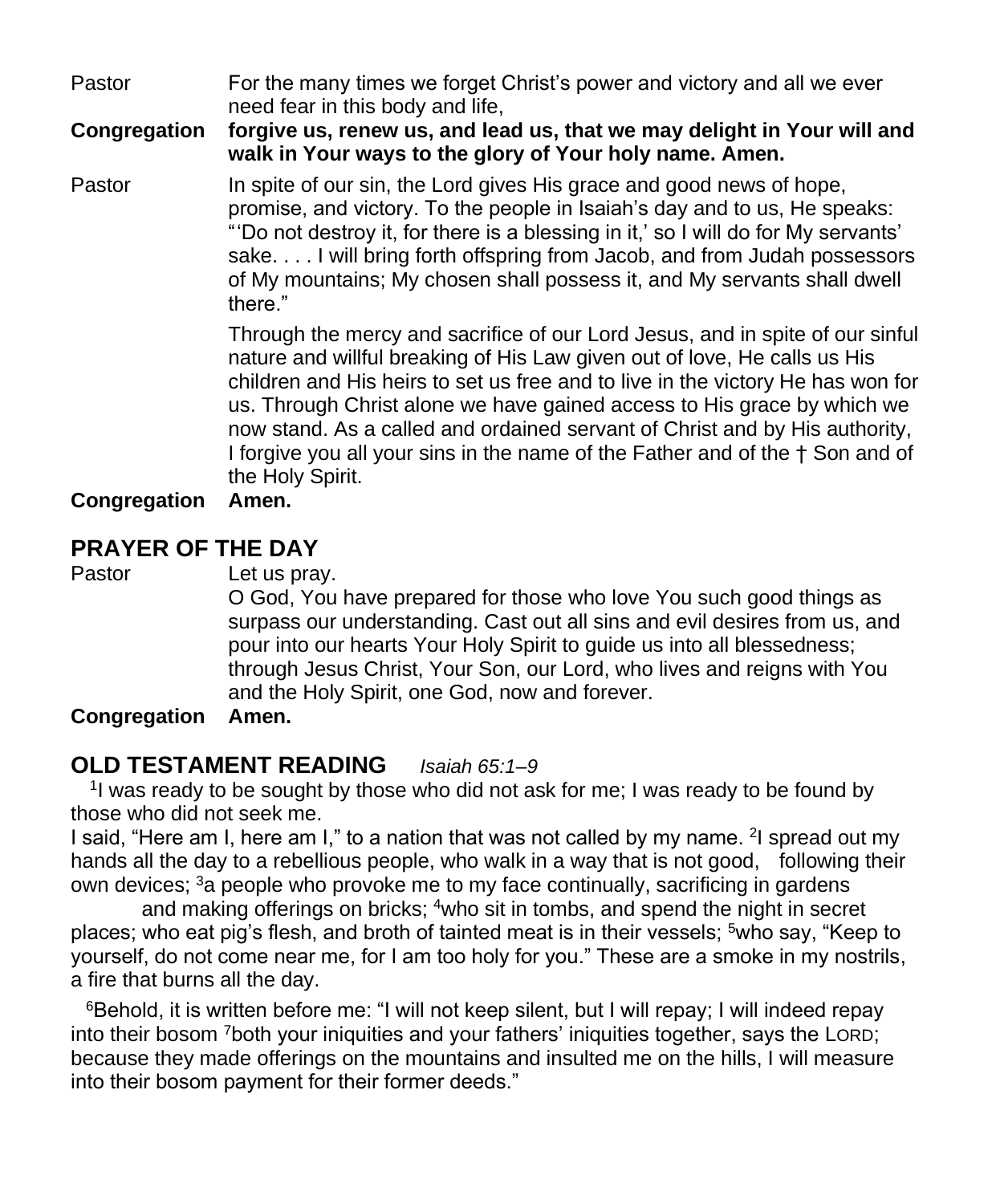$8$ Thus says the LORD: "As the new wine is found in the cluster, and they say, 'Do not destroy it, for there is a blessing in it,' so I will do for my servants' sake, and not destroy them all. <sup>9</sup>I will bring forth offspring from Jacob, and from Judah possessors of my mountains; my chosen shall possess it, and my servants shall dwell there."

Reader This is the Word of the Lord.

**Congregation Thanks be to God.**

# **EPISTLE** *Galatians 3:23—4:7*

 $23$ Now before faith came, we were held captive under the law, imprisoned until the coming faith would be revealed. <sup>24</sup>So then, the law was our quardian until Christ came, in order that we might be justified by faith.  $25$ But now that faith has come, we are no longer under a guardian,  $^{26}$ for in Christ Jesus you are all sons of God, through faith.  $^{27}$ For as many of you as were baptized into Christ have put on Christ. <sup>28</sup>There is neither Jew nor Greek, there is neither slave nor free, there is neither male nor female, for you are all one in Christ Jesus.  $29$ And if you are Christ's, then you are Abraham's offspring, heirs according to promise.

<sup>1</sup> mean that the heir, as long as he is a child, is no different from a slave, though he is the owner of everything, <sup>2</sup>but he is under guardians and managers until the date set by his father. <sup>3</sup>In the same way we also, when we were children, were enslaved to the elementary principles of the world. <sup>4</sup>But when the fullness of time had come, God sent forth his Son, born of woman, born under the law, <sup>5</sup>to redeem those who were under the law, so that we might receive adoption as sons. <sup>6</sup>And because you are sons, God has sent the Spirit of his Son into our hearts, crying, "Abba! Father!" <sup>7</sup>So you are no longer a slave, but a son, and if a son, then an heir through God.

Reader This is the Word of the Lord. **Congregation Thanks be to God.**

#### **HOLY GOSPEL** *Luke 8:26–39*

Pastor The Holy Gospel according to St. Luke, the eighth chapter. **Congregation Glory be to Thee, O Lord.**

 $26$ Then they sailed to the country of the Gerasenes, which is opposite Galilee.  $27$ When Jesus had stepped out on land, there met him a man from the city who had demons. For a long time he had worn no clothes, and he had not lived in a house but among the tombs. <sup>28</sup>When he saw Jesus, he cried out and fell down before him and said with a loud voice, "What have you to do with me, Jesus, Son of the Most High God? I beg you, do not torment me." <sup>29</sup>For he had commanded the unclean spirit to come out of the man. (For many a time it had seized him. He was kept under guard and bound with chains and shackles, but he would break the bonds and be driven by the demon into the desert.)  $30$  Jesus then asked him, "What is your name?" And he said, "Legion," for many demons had entered him. <sup>31</sup>And they begged him not to command them to depart into the abyss. <sup>32</sup>Now a large herd of pigs was feeding there on the hillside, and they begged him to let them enter these.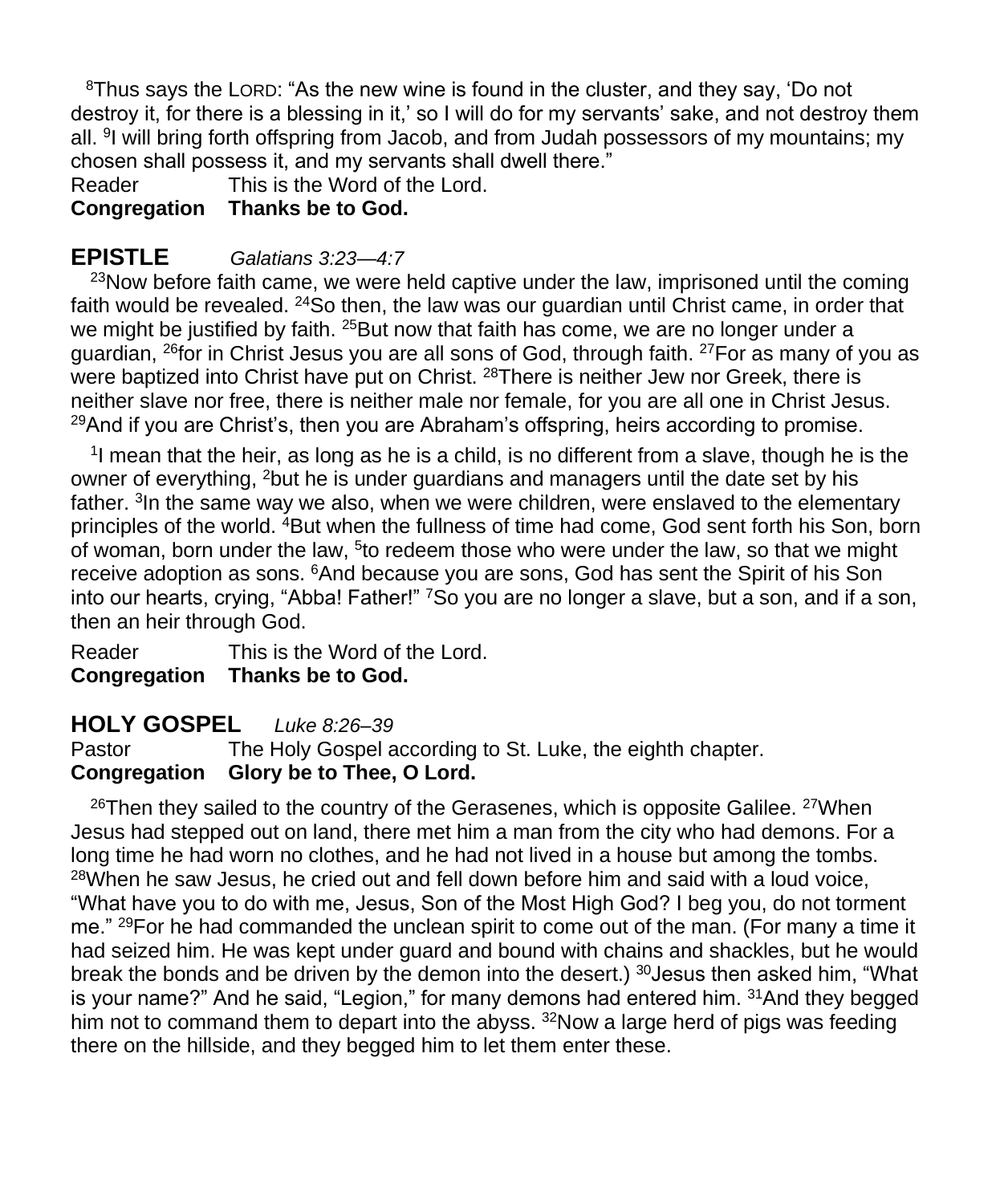So he gave them permission.  $33$ Then the demons came out of the man and entered the pigs, and the herd rushed down the steep bank into the lake and were drowned. 34When the herdsmen saw what had happened, they fled and told it in the city and in the country.  $35$ Then people went out to see what had happened, and they came to Jesus and found the man from whom the demons had gone, sitting at the feet of Jesus, clothed and in his right mind, and they were afraid. <sup>36</sup>And those who had seen it told them how the demon-possessed man had been healed. <sup>37</sup>Then all the people of the surrounding country of the Gerasenes asked him to depart from them, for they were seized with great fear. So he got into the boat and returned. <sup>38</sup>The man from whom the demons had gone begged that he might be with him, but Jesus sent him away, saying, <sup>39</sup> Return to your home, and declare how much God has done for you." And he went away, proclaiming throughout the whole city how much Jesus had done for him.

Pastor This is the Gospel of the Lord. **Congregation Praise be to Thee, O Christ.**

# **NICENE CREED**

**Congregation I believe in one God, the Father Almighty, maker of heaven and earth and of all things visible and invisible.**

> **And in one Lord Jesus Christ, the only-begotten Son of God, begotten of His Father before all worlds, God of God, Light of Light, very God of very God, begotten, not made, being of one substance with the Father, by whom all things were made; who for us men and for our salvation came down from heaven and was incarnate by the Holy Spirit of the virgin Mary and was made man; and was crucified also for us under Pontius Pilate. He suffered and was buried. And the third day He rose again according to the Scriptures and ascended into heaven and sits at the right hand of the Father. And He will come again with glory to judge both the living and the dead, whose kingdom will have no end.**

> **And I believe in the Holy Spirit, the Lord and giver of life, who proceeds from the Father and the Son, who with the Father and the Son together is worshiped and glorified, who spoke by the prophets.**  And I believe in one holy Christian and apostolic Church, **acknowledge one Baptism for the remission of sins, and I look for the resurrection of the dead and the life † of the world to come. Amen.**

#### **Death Was Arrested**

Alone in my sorrow and dead in my sin - Lost without hope with no place to begin Your love made a way to let mercy come in When death was arrested and my life began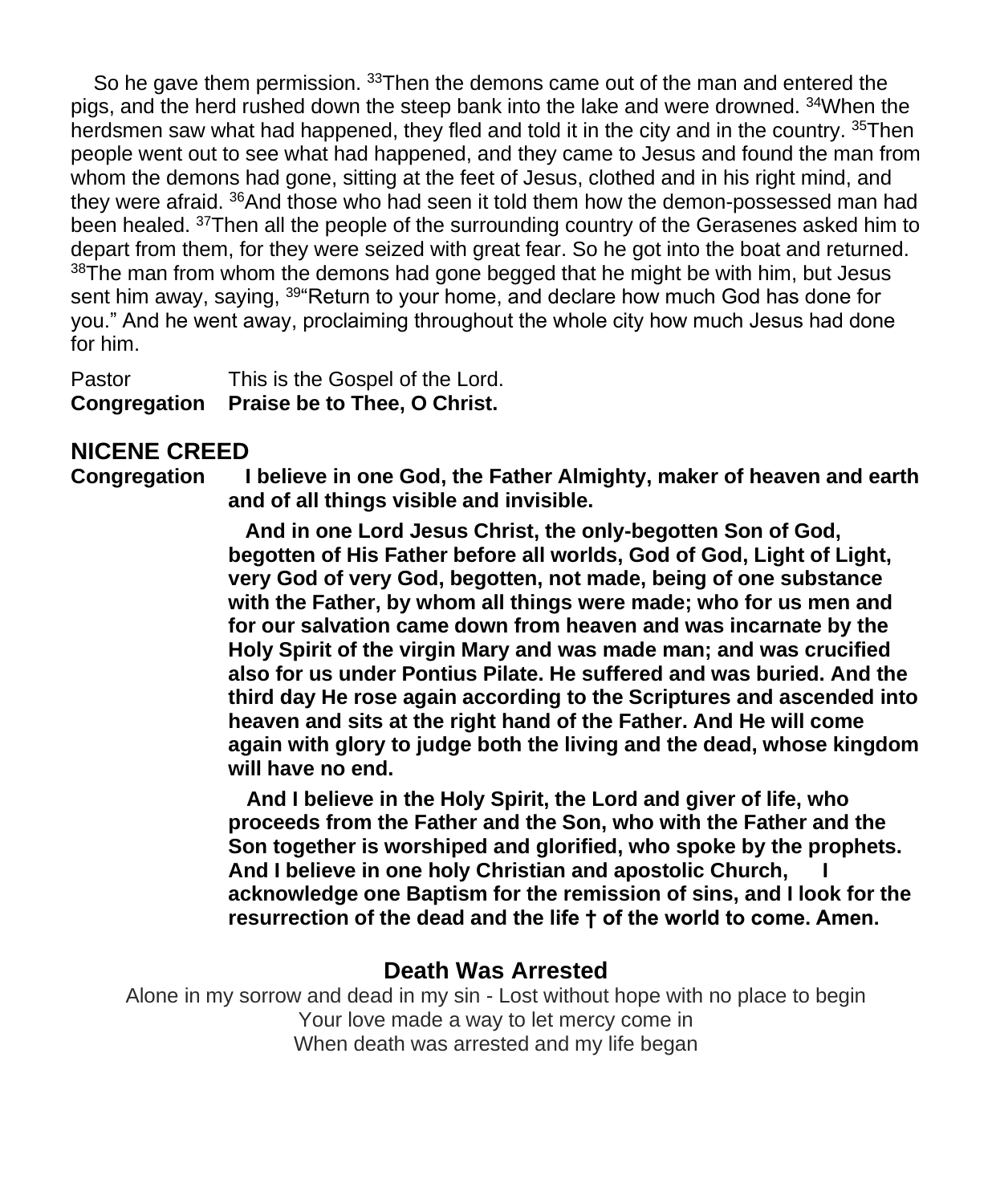Ash was redeemed only beauty remains - My orphan heart was given a name My mourning grew quiet my feet rose to dance When death was arrested and my life began

#### *Chorus*

Oh Your grace so free washes over me You have made me new now life begins with You It's Your endless love pouring down on us You have made us new now life begins with You

Released from my chains I'm a pris'ner no more My shame was a ransom He faithfully bore He cancelled my debt and He called me His friend When death was arrested and my life began

Our Savior displayed on a criminal's cross Darkness rejoiced as though Heaven had lost But then Jesus arose with our freedom in hand That's when death was arrested and my life began

#### *Bridge*

#### Oh we're free free forever we're free - Come join the song of all the redeemed Yes we're free free forever amen - When death was arrested and my life began

CCLI Song # 7046448 Adam Kersh | Brandon Coker | Heath Balltzglier | Paul Taylor Smith © 2015 Seems Like Music (Admin. by BMG Rights Management [c/o Music Services, Inc.]) Adam Kersh Music (Admin. by Capitol CMG Publishing) Bcoker Music (Admin. by Capitol CMG Publishing) Centricity Songs (Admin. by Capitol CMG Publishing) Paul Taylor Smith Publishing (Admin. by Capitol CMG Publishing) Music At North Point (Admin. by Music Services, Inc.) *For use solely with the SongSelect® [Terms of Use.](https://songselect.ccli.com/about/termsofuse) All rights reserved. [www.ccli.com](http://www.ccli.com/)* CCLI License # 2875079.

### **SERMON**

#### **PRAYER OF THE CHURCH**

| Pastor<br>Congregation | God the Father Almighty, You so loved the world that You gave Your only-<br>begotten Son<br>to save us from our sin and to make us Your children and heirs of all<br>Your blessings through faith in Him. |
|------------------------|-----------------------------------------------------------------------------------------------------------------------------------------------------------------------------------------------------------|
| Pastor                 | As You have destroyed the lasting penalties of our sin, eternal death, and                                                                                                                                |
|                        | the power of the devil,                                                                                                                                                                                   |
| Congregation           | help us to live each day knowing the victory has been won by and<br>through Christ, our Lord.                                                                                                             |
| Pastor                 | We pray for our families: On this celebratory weekend, we pray for fathers,                                                                                                                               |
| Congregation           | that they faithfully lead their families and children in the way of Christ<br>and peace;                                                                                                                  |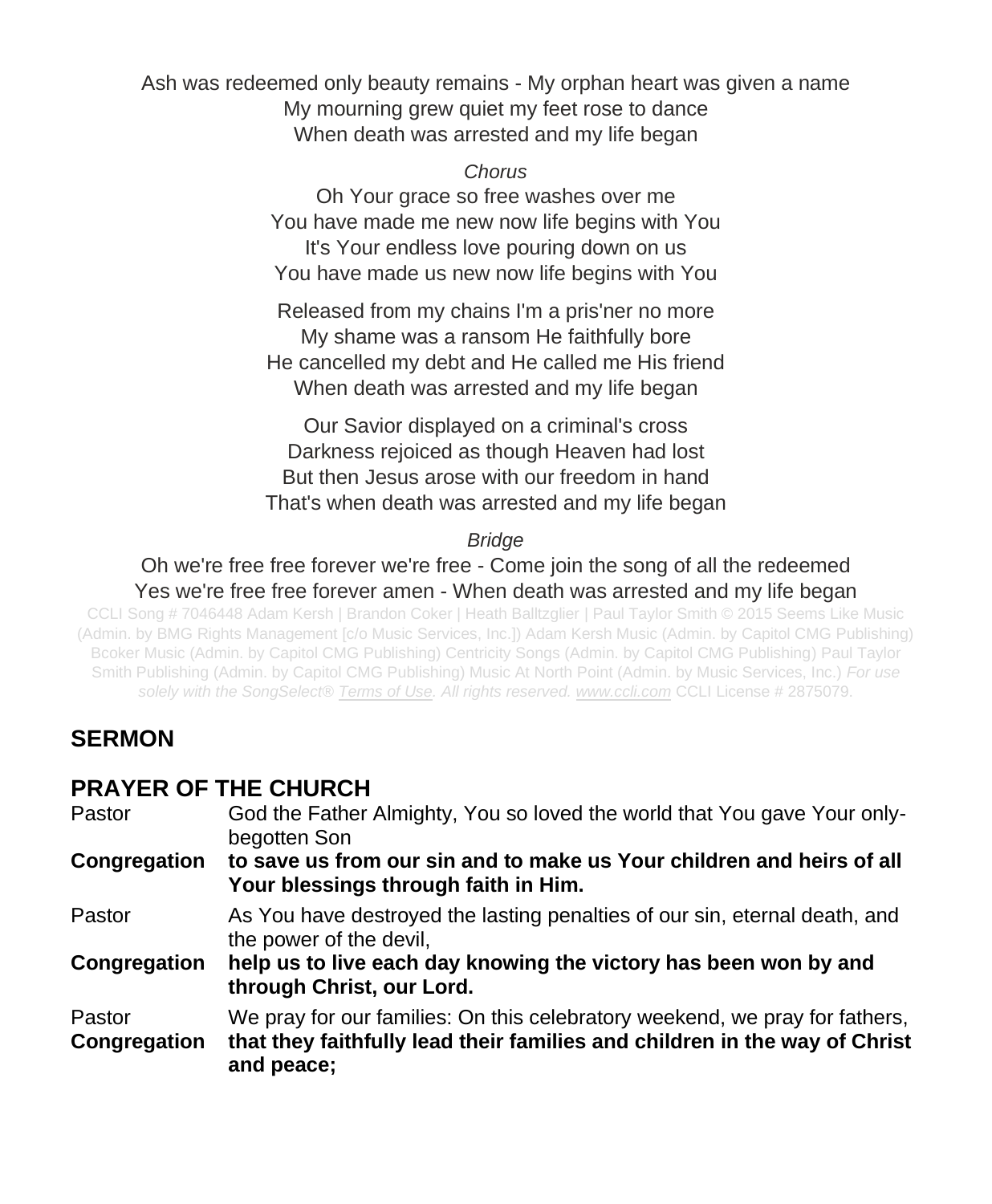| Pastor<br>Congregation | for mothers,<br>that they have strength and grace to manage their many<br>responsibilities and to give them joy and fulfillment in their work and<br>duties;                                                                                                                                                                                               |
|------------------------|------------------------------------------------------------------------------------------------------------------------------------------------------------------------------------------------------------------------------------------------------------------------------------------------------------------------------------------------------------|
| Pastor<br>Congregation | and for children,<br>that they grow in the faith in which You have called them through<br>Baptism, heirs of Your promises, and develop in all ways pleasing to<br>You.                                                                                                                                                                                     |
| Pastor                 | Lift up all those who are weighed down by the guilt and shame of sin.<br>Release them from their bondage                                                                                                                                                                                                                                                   |
| Congregation           | and point them to forgiveness at the feet of Jesus.                                                                                                                                                                                                                                                                                                        |
| Pastor                 | Lord, walk with all those who are grieving in the shadow of death,<br>[especially]. Look with favor upon all who are sick, injured, and<br>recovering, [especially]. Comfort them with the hope of the resurrection<br>to eternal life.                                                                                                                    |
| Congregation           | Have mercy upon them and heal them according to Your will.                                                                                                                                                                                                                                                                                                 |
| Pastor                 | Strengthen all those who are fighting against the power of Satan. Remind<br>them of Your presence in Your Word and Sacraments. Give hope to all<br>those who are isolated and lonely.                                                                                                                                                                      |
| Congregation           | Bring them into the presence of the loving community of Your Church<br>that they find help and hope among Your people.                                                                                                                                                                                                                                     |
| Pastor                 | Embolden and enliven the faith You have given through Your Spirit as we<br>are in the world but not of the world. Empower us to be Your witnesses in<br>our relationships, our vocations, and among our neighbors, that all may<br>know the power and the victory of Your Son's death and resurrection and<br>rejoice in forgiveness, life, and salvation. |
| Pastor                 | Into Your hands we commend all for whom we pray, trusting in Your mercy<br>through Your Son, Jesus Christ, our Lord.                                                                                                                                                                                                                                       |
| Congregation           | Amen.                                                                                                                                                                                                                                                                                                                                                      |
|                        |                                                                                                                                                                                                                                                                                                                                                            |

**OFFERING** *[Https://faithlutheranlacey.breezechms.com/give/online](https://faithlutheranlacey.breezechms.com/give/online) or text to give, 360-732-8020.*

# **SERVICE OF COMMUNION**

#### **PRAYER OF THANKSGIVING**

Pastor Blessed are You, Lord of heaven and earth, for You have had mercy on those whom You created and sent Your only-begotten Son into our flesh to bear our sin and be our Savior. With repentant joy we receive the salvation accomplished for us by the all-availing sacrifice of His body and His blood on the cross.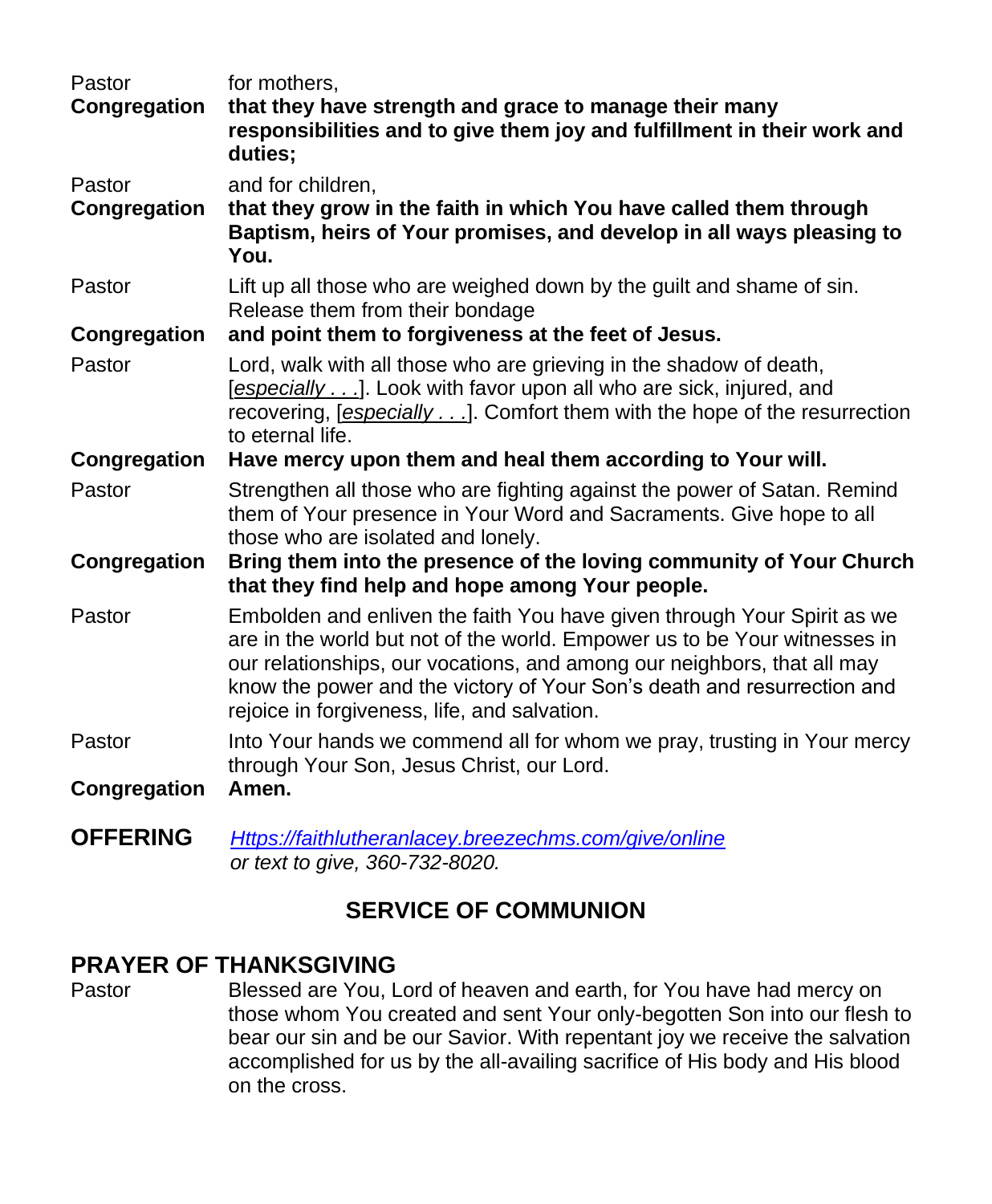Pastor Gathered in the name and the remembrance of Jesus, we beg You, O Lord, to forgive, renew, and strengthen us with Your Word and Spirit. Grant us faithfully to eat His body and drink His blood as He bids us do in His own testament. Gather us together, we pray, from the ends of the earth to celebrate with all the faithful the marriage feast of the Lamb in His kingdom, which has no end. Graciously receive our prayers; deliver and preserve us. To You alone, O Father, be all glory, honor, and worship, with the Son and the Holy Spirit, one God, now and forever.

**Congregation Amen.**

# **THE WORDS OF OUR LORD**

Pastor Our Lord Jesus Christ, on the night when He was betrayed, took bread, and when He had given thanks, He broke it and gave it to the disciples and said: "Take, eat; this is My † body, which is given for you. This do in remembrance of Me."

> In the same way also He took the cup after supper, and when He had given thanks, He gave it to them, saying: "Drink of it, all of you; this cup is the new testament in My † blood, which is shed for you for the forgiveness of sins. This do, as often as you drink it, in remembrance of Me."

### **PROCLAMATION OF CHRIST**

Pastor **As often as we eat this bread and drink this cup, we proclaim the Lord's** death until He comes.

**Congregation Amen. Come, Lord Jesus.**

Pastor O Lord Jesus Christ, only Son of the Father, in giving us Your body and blood to eat and to drink, You lead us to remember and confess Your holy cross and passion, Your blessed death, Your rest in the tomb, Your resurrection from the dead, Your ascension into heaven, and Your coming for the final judgment. So remember us in Your kingdom and teach us to pray:

# **LORD'S PRAYER**

**Congregation Our Father who art in heaven, hallowed be Thy name, Thy kingdom come, Thy will be done on earth as it is in heaven; give us this day our daily bread; and forgive us our trespasses as we forgive those who trespass against us; and lead us not into temptation, but deliver us from evil. For Thine is the kingdom and the power and the glory forever and ever. Amen.**

### **DISTRIBUTION**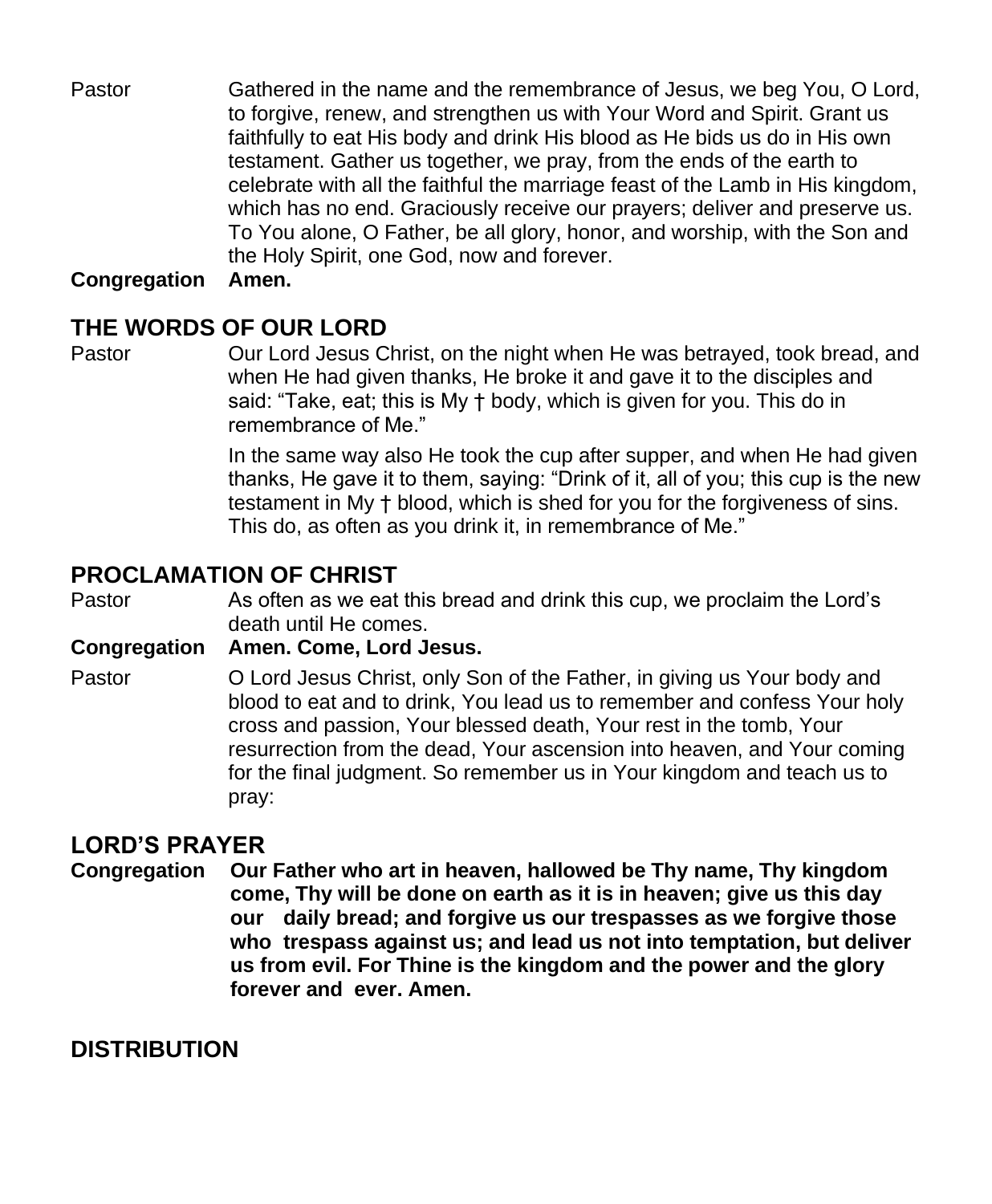#### **One Thing Remains (Your Love Never Fails)**

*Verse 1*

Higher than the mountains that I face - Stronger than the power of the grave Constant in the trial and the change - One thing remains - One thing remains

> *Interlude* Your love Your love Your love will never change

> > *Chorus* Your love never fails It never gives up Never runs out on me (REPEAT)

> > > Your love

*Verse 2*

On and on and on and on it goes - It overwhelms and satisfies my soul And I never ever have to be afraid - One thing remains - One thing remains

*Bridge*

In death in life I'm confident and - Cover'd by the power of Your great love My debt is paid there's nothing that - Can separate my heart from Your great love (REPEAT)

*Ending*

#### Your love

CCLI Song # 5508444 Brian Johnson | Christa Black Gifford | Jeremy Riddle © 2010 ChristaJoy Music Publishing (Admin. by Bethel Music Publishing) Mercy / Vineyard Publishing (Admin. by Integrity Music) Bethel Music Publishing *For use solely with the SongSelect® [Terms of Use.](https://songselect.ccli.com/about/termsofuse) All rights reserved. [www.ccli.com](http://www.ccli.com/)* CCLI License # 2875079

#### **How Deep The Father's Love For Us**

*Verse 1*

How deep the Father's love for us - How vast beyond all measure That He should give His only Son - To make a wretch His treasure How great the pain of searing loss - The Father turns His face away As wounds which mar the Chosen One - Bring many sons to glory

*Verse 2*

Behold the Man upon a cross - My sin upon His shoulders Ashamed I hear my mocking voice - Call out among the scoffers It was my sin that held Him there - Until it was accomplished His dying breath has brought me life - I know that it is finished

*Verse 3*

I will not boast in anything - No gifts no pow'r no wisdom But I will boast in Jesus Christ - His death and resurrection Why should I gain from His reward - I cannot give an answer But this I know with all my heart - His wounds have paid my ransom